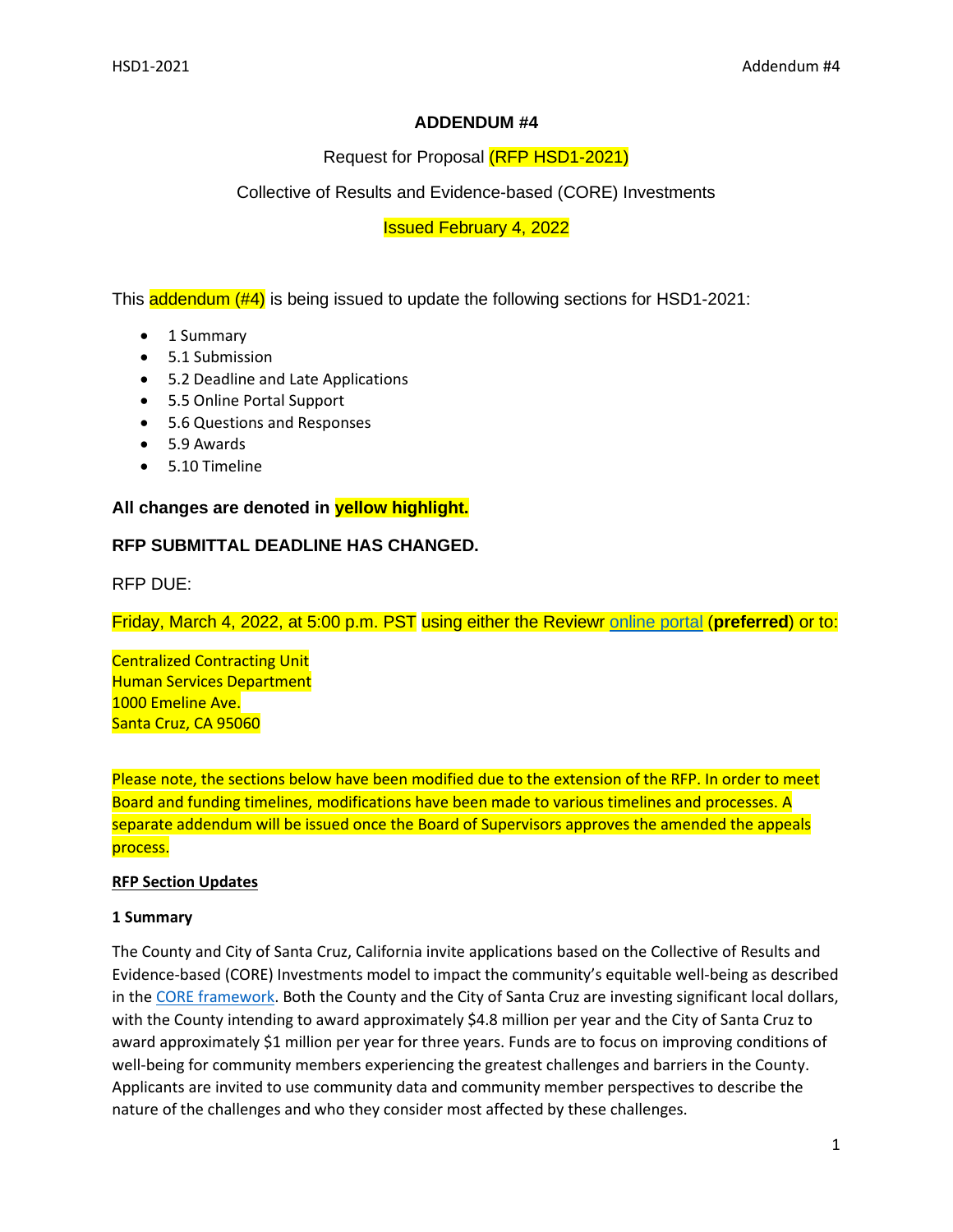CORE funding will be distributed using a hybrid approach, in which most of the funds will support a broad base of direct service programs and a smaller portion of the funds directed to a single "Targeted Impact" model rooted in principles of collective impact. Applicants are to review the entirety of the RFP. The summary points below provide a quick glance at the information articulated in the document.

- **Who is eligible?** Eligible applicants include Non-profit 501(c)(3), federally recognized tribal entities, and public education agencies. (Further specifications are detailed in section 3.1 Eligibility, page 4)
- **How will funds be distributed**? Funds will be distributed through a tiered framework, intended to better align the size of the grant award with the depth of information required. Most of the funds are for programs or projects that directly serve the community.
- What are the Funding Tiers?
	- $\circ$  Small: \$5,000 \$25,000/year for 3 years (multiple awards)
	- o Medium: \$25,001 \$150,000/year for 3 years (multiple awards)
	- $\circ$  Large: \$150,001 \$450,000/year for 3 years (multiple awards)
	- o One tier, titled Targeted Impact, is for one \$795,000/year for 3 years grant. This grant is intended to achieve a deeper impact.
- **How will the County and City partner together?** County and City staff will partner to review and award all tiers. The City of Santa Cruz funding will primarily be directed to serve City residents and not necessarily programs that primarily target City residents.
- **Are there any parameters in applications or awards to consider?** Applicants are encouraged to review specifications about parameters outlined in this RFP. In summary:
	- $\circ$  If funded, requested amounts will not be reduced by more than 10% from the original requested amount to preserve the integrity of the program or project design as much as possible.
	- $\circ$  Agencies may submit multiple applications; however, they may not propose the same program or project in more than one tier (i.e., Small, Medium, large) or application.
	- $\circ$  Agencies may not apply for more than 25% of the total funding available across all tiers.
- **How do I apply?** Applications are to be submitted on an online portal found [here:](https://my.reviewr.com/s2/site/core_investments_rfp) https://my.reviewr.com/s2/site/core\_investments\_rfp. Support is available and detailed in this RFP. If needed, paper applications are also available.
- **How do I learn more and ask questions about this RFP?** The County and City will host an applicant conference and answer questions throughout the application period. Training and assistance on concepts in this RFP will also be available throughout the application period.
- **When is the application due?** Applications in response to this RFP must be submitted by **5:00 p.m. PST on March 4, 2022.**

# **5.1. Submission**

Applicants for all tiers must consider all information included in this RFP as relevant to the application. To submit the application, an online portal will be available on release date at:

<https://santacruzhumanservices.org/Home/FundingOpportunities/RequestforProposals>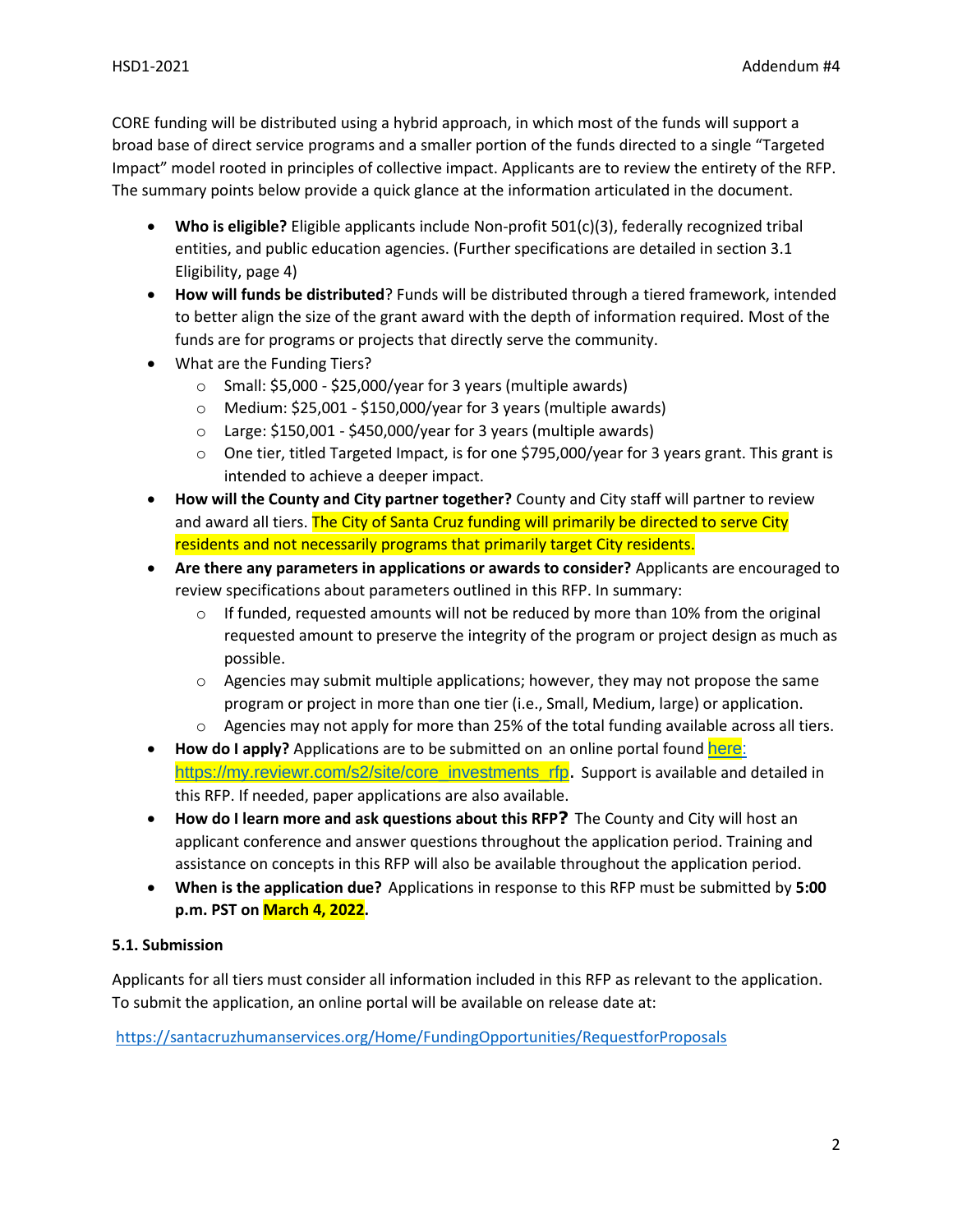The application portal is a web/cloud based digital tool for collecting, managing, and reviewing online application submissions. Technical assistance on use of the application portal is available. All applicants are encouraged to utilize the online application portal.

Alternative formats are available and will be posted at the web page noted. The application form and any attachments must either be delivered in a USB flash drive or paper format at the address below by the specified deadline:

> Attn: CORE Investments Centralized Contracting Unit Human Services Department 1000 Emeline Ave. Santa Cruz, CA 95060

## **5.2. Deadline and Late Applications**

Applications in response to the RFP must be submitted by **5pm PST on Friday, March 4, 2022**.

**Late applications will not be accepted, and applicants are solely responsible for timely submission.** Time of submission will be recorded in the following ways:

- **The online application portal** will time stamp when the applicant submits the application.
- **Digital or paper submissions** will be recorded at the time of receipt by staff at the address above. If submitted prior to March 4, to ensure staff will receive applicant promptly please leave a voice mail of the approximate time of delivery 3 days prior-to the date.
- **Mailed applications will be stamped with dated of receipt when they arrive at address above.**  Postmarks shall not be accepted in lieu of time of receipt recorded by staff. Applicants submitting alternative applications via postal service or other courier delivery services (e.g., UPS, FedEx) are encouraged to account for potential delays in delivery by these services and to use tracking numbers/systems provided by these services. It is at the sole discretion of the funders if exemptions are made due to delays in mail or courier delivery due to extremely significant, unforeseeable circumstances, such as natural disasters.

A complete application via online portal or hard copy by tiers include:

| <b>Small</b>                | <b>Medium</b> | Large                                 | <b>Targeted Impact</b>                |
|-----------------------------|---------------|---------------------------------------|---------------------------------------|
| <b>Complete Application</b> |               | Complete Application (Questionnaire)  | Complete Application (Questionnaire)  |
| (Questionnaire)             |               | With completed Budget Form            | With completed Budget form            |
| With completed Budget       |               |                                       | If relevant, letters of support       |
| Form                        |               |                                       |                                       |
|                             |               | Last Fiscal Year Financial Statements | Last Fiscal Year Financial Statements |
|                             |               | available to agency                   | available to agency                   |

Applicants will be informed if their application is considered incomplete or does not meet parameters by March 15, 2022.

# **5.5. Online Portal Support**

Group Virtual training will be offered twice on how to navigate the online portal. **Friday, December 3, 2021, 10:00 to 11:00 AM, Wednesday, January 12, 2022,**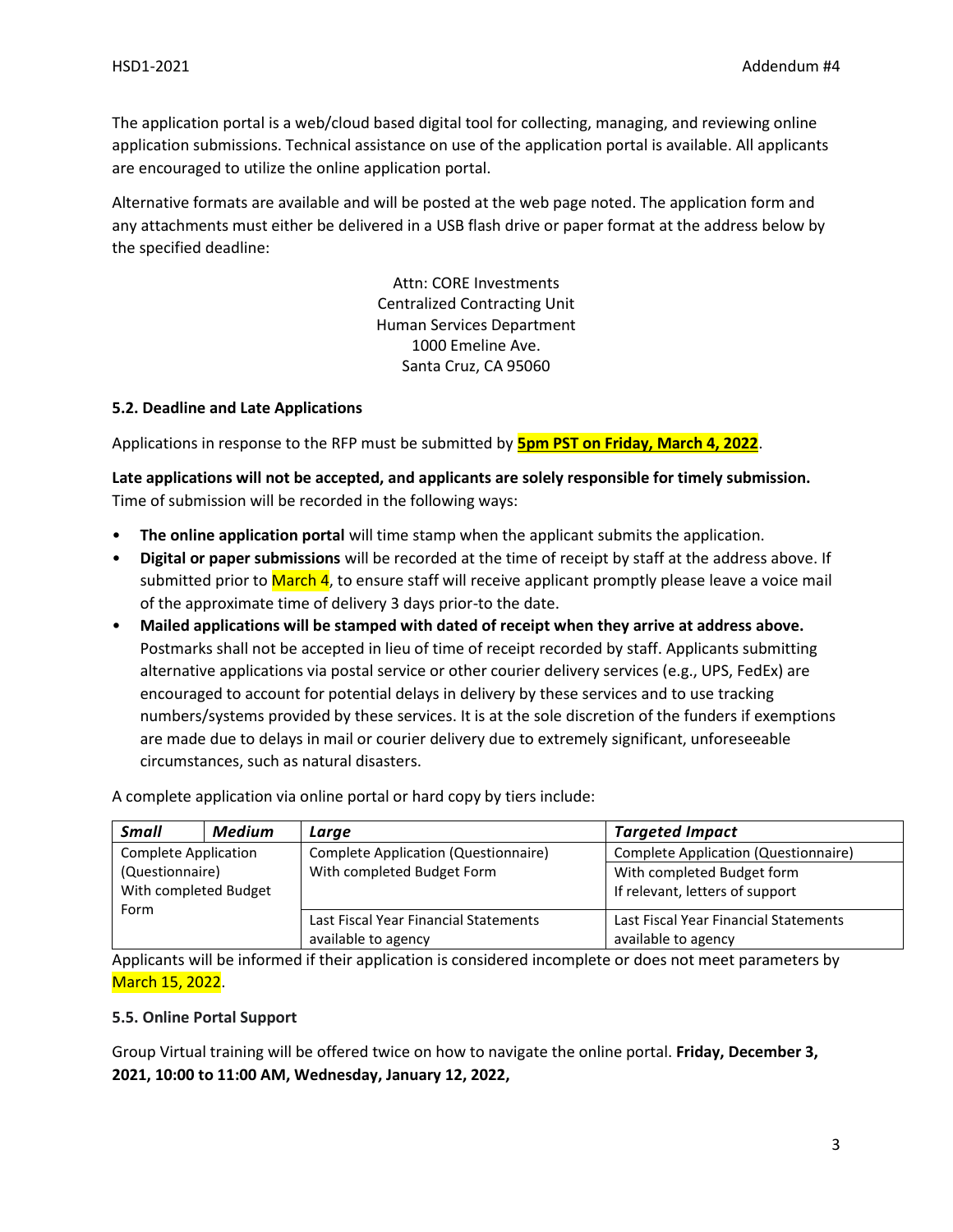**With the extended submission deadline, an additional Online Portal Support Office Hour will be offered. Please visit the CORE RFP [website](https://santacruzhumanservices.org/Home/FundingOpportunities/RequestforProposals/COREInvestments) for the specific date and time.**

The sign-up process and recording of the training may be found on the HSD web page noted above.

Further assistance may be requested by leaving a voice mail at: at 831-454 -4816. Follow up on a request for on-line portal assistance may take up to 3 business days. Please plan accordingly to ensure timely submission.

### **5.6 Questions and Responses**

**Questions**: Applicants are encouraged to submit questions related to the RFP process, documents, or application content via email [COREFunding@santacruzcounty.us](mailto:COREFunding@santacruzcounty.us)

Alternatively, if applicants are unable to email, questions may be left on the voice mail listed above. Emails or voice mails regarding questions on the RFP will not be returned and instead the following process will occur.

**Responses:** County and City will collate and post question and responses, rather than answering questions individually. The purpose is to ensure consistent, transparent responses are provided to all applicants.

A "Questions and Responses" document will be posted at least three times in the application period on the site noted above. Applicants may also check the website at any time for updates. Questions will be collated and posted along with responses on:

- **Thursday, December 9, 2021**
- **Thursday, January 6, 2022**
- **Thursday, January 20, 2022**
- **Thursday, February 17, 2022**

All questions submitted by the close of business the Monday prior to these dates will be included in posting. All responses are intended to be addressed in the final posting to allow enough time for application completion. **Please consider questions and submit no later than Monday, February 14, 2022, at 5pm. No further questions will be answered after that date.**

### **5.9. Awards**

County and City staff will request the County Board of Supervisors and City Council to approve the proposed awards in June 2022. The City Council and Board will adopt the conditional awards in the June budget process. Contracts will be in English. All awarded applicants must agree to a County or City contract to receive funds. The provisions included in County agreements may be found in section 14.

### **5.10. Timeline**

The following are the anticipated RFP milestones. Links to sign up to events are found at[: CORE](https://santacruzhumanservices.org/Home/FundingOpportunities/RequestforProposals/COREInvestments)  [Investments \(santacruzhumanservices.org\)](https://santacruzhumanservices.org/Home/FundingOpportunities/RequestforProposals/COREInvestments)

| <b>Activity</b>                                                                                          | Due Date                   |
|----------------------------------------------------------------------------------------------------------|----------------------------|
| RFP released and posted, including but not limited to: Final<br>RFP document & Online Application Portal | Tuesday, November 16, 2021 |